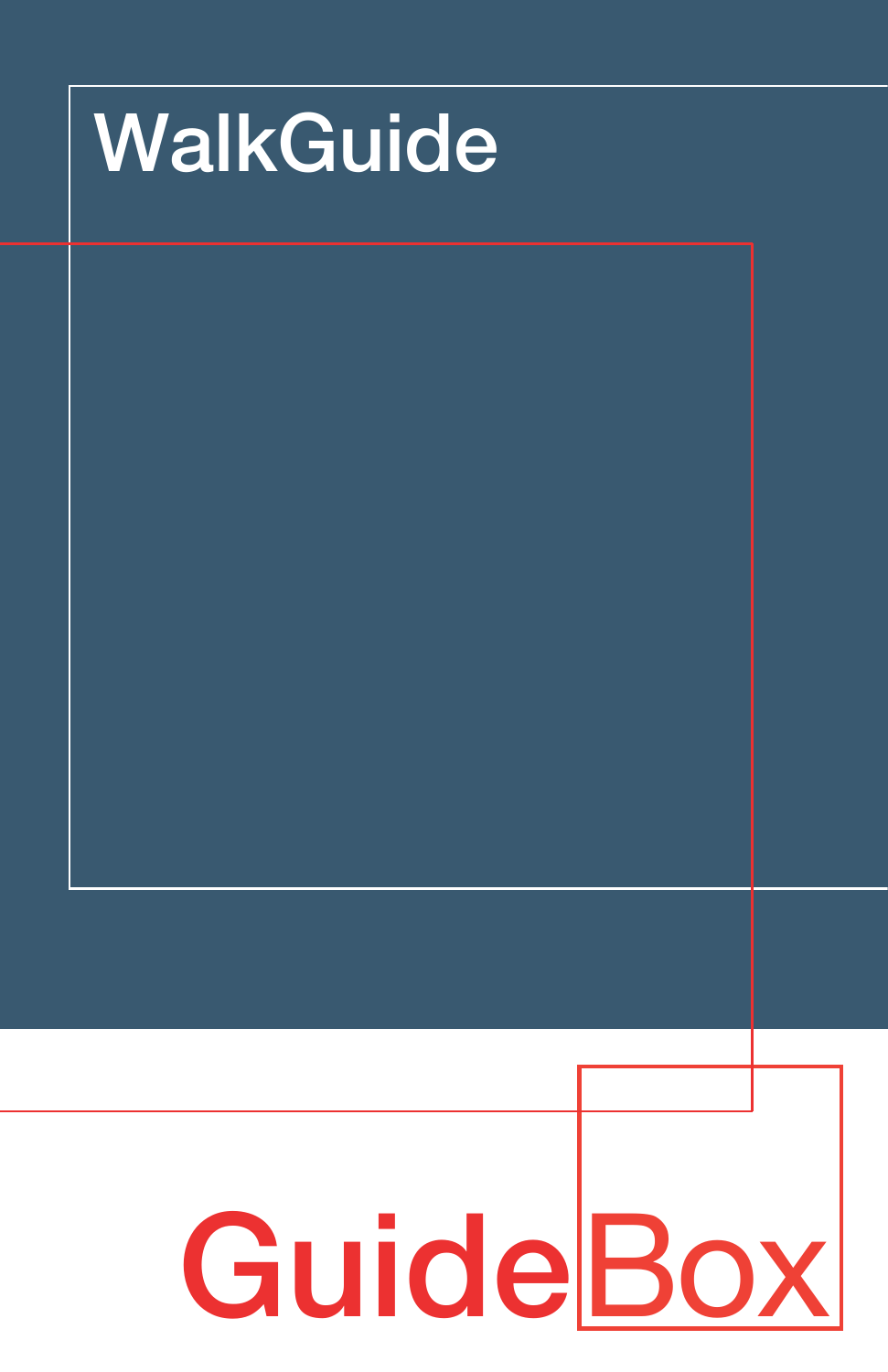# **WalkGuide**

### WHY USE THE WALKGUIDE? 1

- It is a fun, educational activity that can be used for a community event,  $\Box$ class, or meeting
- To actively engage people in understanding connections between  $\Box$ health and their environment
- $\Box$  To help people make connections between health and how a community is built and functions

#### WHEN DO YOU USE THE WALKGUIDE? 2

- To help provide ideas to the person(s) leading a group of people on a  $\Box$ walk around a community
- To help people connect health to how a community is built and  $\Box$ functions

#### HOW TO USE THE WALKGUIDE | *GETTING READY FOR THE WALK* 3

# When to Walk | *There are options!*

At the beginning of a class, meeting, or session to start a discussion

In the middle of a class, meeting, or session to engage people in the subject

At the end of a class, meeting, or session to engage with the information that was learned

## Where to Walk | *Select a route!*

Consider the weather, physical abilities of participants, and the physical condition of sidewalks when planning the route

A Walk can be a short or long; between 10 and 60 minutes is recommended for a Walk

What to Look at | *There is so much to see!*

May be focused on a specific community concern or can be general

Use the Walk Observation Checklist (included) to guide what people are looking at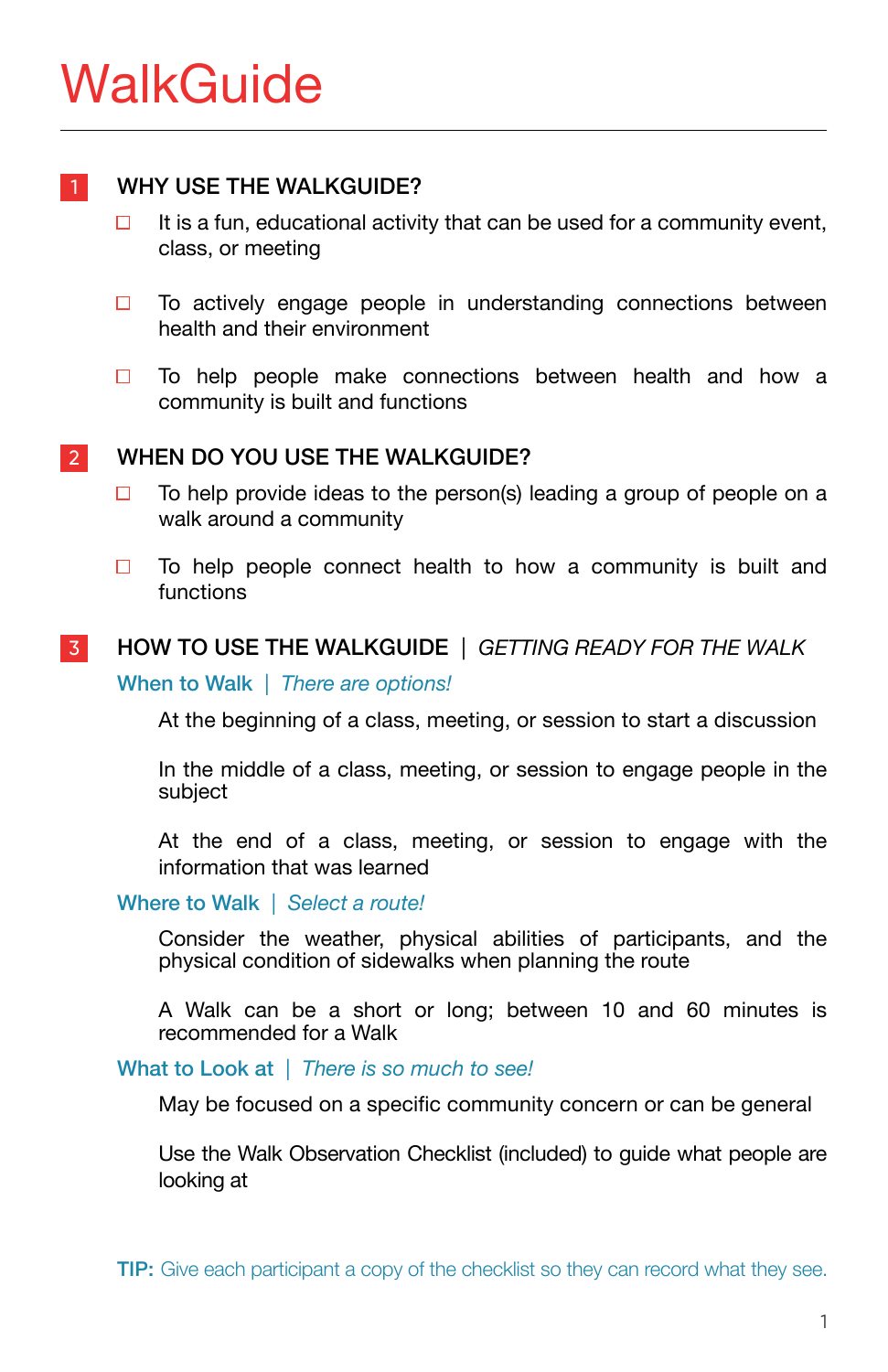# **WalkGuide**

# 4 IMPORTANT THINGS TO CONSIDER FOR YOUR WALK

- It is important to have a safety plan to be prepared for injuries, □ emergencies, or severe weather.
- The safety plan should include a buddy system and final meeting  $\Box$ location and time.
- A set meet-up location and time should be in place if the group splits  $\Box$ into small groups during the Walk
- $\Box$ Leaders and participants may want to bring water or snacks and have a watch or cell phone.

### HOW DO YOU KEEP PARTICIPANTS ENGAGED? 5

- Encourage walkers to record what they see using the Walk  $\Box$ Observation Checklist (included), taking notes, or using cell phones or cameras to take photos and videos.
- $\Box$ By asking questions to the group as the Walk progresses Some examples include:

Is there litter and trash on the ground or in the water?

Are there areas of environmental damage or contamination?

Are there barriers to safely and easily accessing schools, jobs, or healthy foods?

Do the building fronts providing visual interest and encourage people to walk by?

Is there safe access to public places and civic spaces, including libraries and community centers?

Are streets safe for all users: pedestrians, people with limited mobility, bicyclists, transit-riders, and motorists?

#### WHAT IS DONE AFTER A WALK? 6

Have a conversation with the participants that focuses on the  $\Box$ relationship between what was seen and how it relates to health.

Ask what people saw that encourages healthy living and safety

Ask what people saw that contributes to poor health and safety

Ask about what improvements the participants would recommend and why